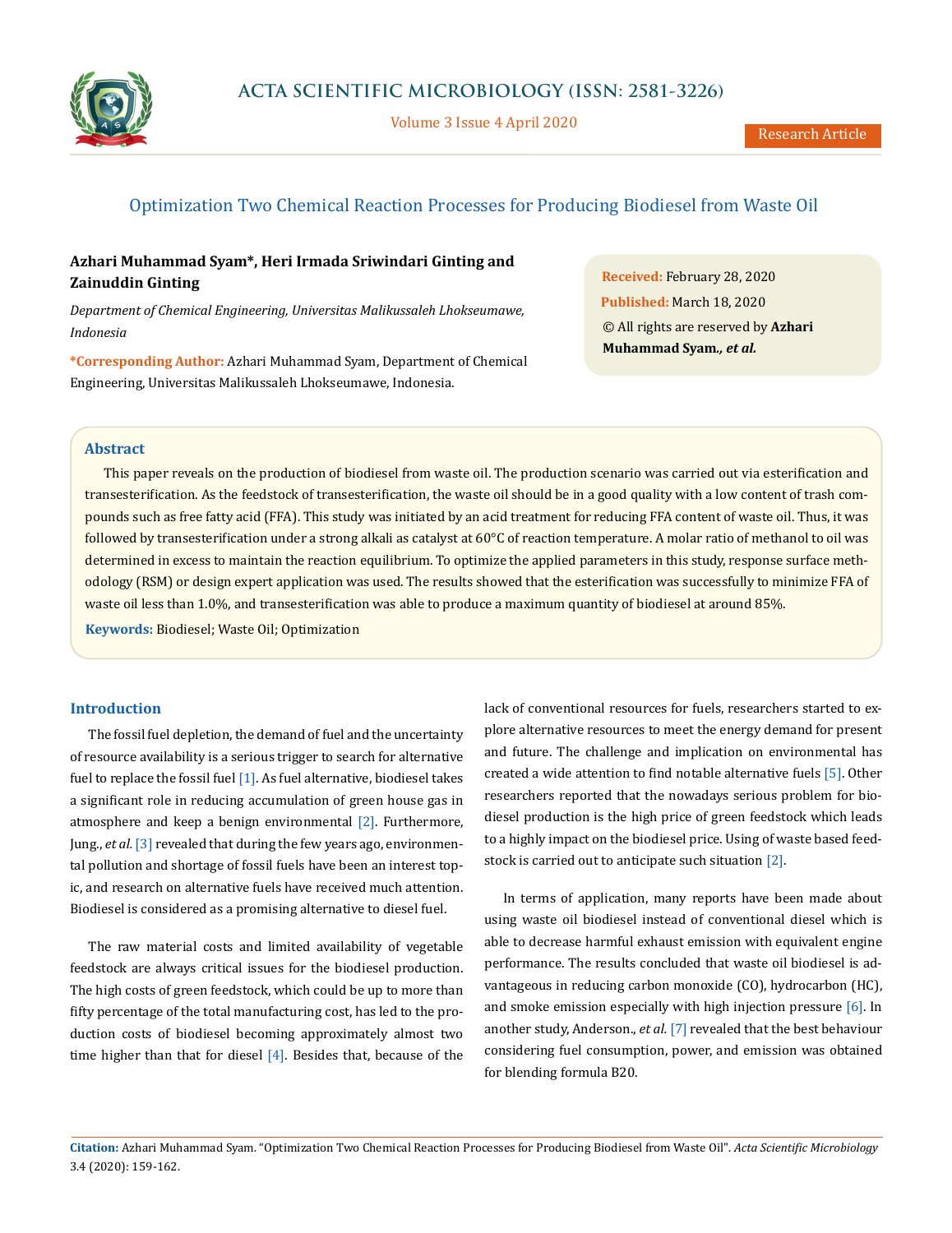In line with Indonesian government program, particularly regarding use of palm oil as fuel, has applied since few years ago. The objective of present work is to produce biodiesel from waste oil in supporting the program in general. In this work, both esterification and transesterification are optimized and various interaction parameters are also investigated using response surface methodology (RSM).

#### **Materials and Methods**

## **Materials**

The waste oil was collected from the local restaurants. The initial content of waste oil FFA was 35.75% w/w. The chemicals applied were methanol (System), sulphuric acid (Fisher Scientific), potassium hydroxide (System), and phosphoric acid (Fisher Scientific). Instead of glass wares, other materials were used such as three necks flask, graham condenser, thermometer, and hot plate c/w stirrer.

#### **Methods**

#### **Esterification**

Once the waste oil has a high FFA content, it should be treated by acid pre-treatment. Firstly, an amount of waste oil was scaled, thus it was heated at certified temperature. A strong acid was applied as catalyst. The reaction took place about 90 minutes. The final evaluation of FFA percentage was performed by titration method.

### **Transesterification**

The treated waste oil was used as feedstock for transesterification. The oil was heated at certified degree cent ridge after its amount was scaled. The mixed methanol to catalyst was prepared in the prescribed ratio prior to be immersed into the reactor. The transesterification reaction took place at 60°C. The yield of reaction was further determined based on the RSM tabulation.

## **Experimental design**

Central composite rotatable design (CCRD) was used in the design expert software to evaluate three factors which were temperature, ratio of methanol to oil, and percentage of catalyst for esterification, but, for transesterification was molar ratio of methanol to oil, reaction time, and percentage of catalyst. There were five levels of point being analysed as shown in (Table 1 and 2). The response studied from the experiments was the final FFA content (esterification), and % yield (transesterification).

| <b>Factor</b>          | <b>Level</b> |           |     |           |      |  |
|------------------------|--------------|-----------|-----|-----------|------|--|
|                        | $-1$         | $-\alpha$ | 0   | $+\alpha$ | $+1$ |  |
| Temperature $(°C)$     | 60           | 62.03     | 65  | 67.97     | 70   |  |
| Ratio of methanol      | 45           | 47.03     | 50  | 52.97     | 55   |  |
| Number of catalyst (%) | 0.4          | 0.48      | 0.6 | 0.72      | 0.8  |  |

**Table 1:** Coded and actual levels of variable considered for design (esterification).

| <b>Factor</b>       | <b>Level</b> |           |          |           |      |  |
|---------------------|--------------|-----------|----------|-----------|------|--|
|                     | $-1$         | $-\alpha$ | $\bf{0}$ | $+\alpha$ | $+1$ |  |
| Molar ratio         | 6.0          | 6.41      | 7.0      | 7.59      | 8.0  |  |
| Reaction time (min) | 50           | 54.05     | 60       | 65.95     | 70   |  |
| Catalyst amount (%) | 0.8          | 0.84      | 0.9      | 0.96      | 1.0  |  |

**Table 2:** Coded and actual levels of variable considered for design (transesterification).

### **Results and Discussion**

#### **Response surface methodology for optimization**

A design expert for experiment of esterification with five levels and three factors (temperature, ratio of methanol, and amount of catalyst), and also experiment of transesterification with five levels and three factors (molar ratio, reaction time, and catalyst amount) was chosen. The experimental data obtained by above procedure was analysed by response surface methodology using following second degree polynomial model for both esterification and transesterification as shown in equation 1 and 2.

|                                       | $Y_1 = 5.39 - 0.49x_1 - 0.54x_2 - 0.74x_3 + 0.53x_1x_2 + 0.00375x_1x_3 - 0.40x_2x^3$ |
|---------------------------------------|--------------------------------------------------------------------------------------|
| $-0.67x_1^2 - 0.077x_2^2 - 1.18x_2^2$ |                                                                                      |

 $Y_2 = 75.5 + 0.85x'_1 + 7.15x'_2 + 7.30x'_3 + 5.38x'_1x'_2 - 2.37x'_1x'_3 +$ 4.38x'<sup>2</sup> x'3 - 0.77x'<sup>2</sup> 1 + 1.18x'<sup>2</sup> 2 - 0.77x'<sup>2</sup> <sup>3</sup> ............(2)

The response for esterification was  $Y_{1'}$  and the response for transesterification was  $Y_2$ . The parameters involved in esterification such as temperature, ratio of methanol, and number of catalyst were indicated by  $x_1$ ,  $x_2$ , and  $x_3$ , respectively. While,  $x'_1$ ,  $x'_2$ , and  $x'_3$ denoted molar ratio, reaction time, and catalyst amount as the parameters involved in transesterification.

#### **Esterification**

The esterification was aimed to reduce the FFA content of waste oil. The optimization was used as the useful technique in making

160

**Citation:** Azhari Muhammad Syam*.* "Optimization Two Chemical Reaction Processes for Producing Biodiesel from Waste Oil". *Acta Scientific Microbiology*  3.4 (2020): 159-162.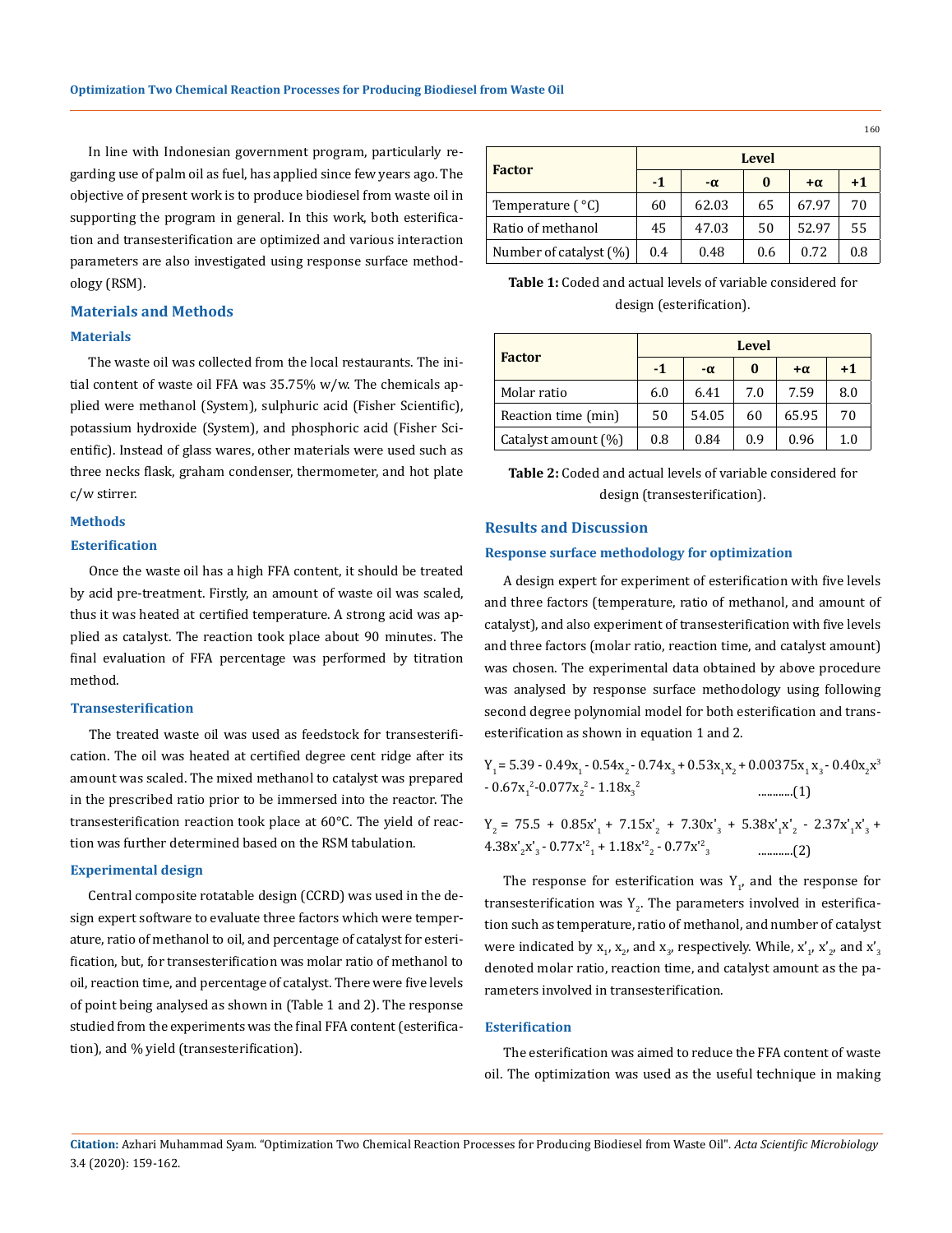the research to be faster and more economical for grouping research results than full factorial experimentation or classical onevariable at a time  $[8]$ . In this study, the using of response surface methodology was to evaluate the corresponding three basic parameters such as temperature, ratio of methanol, and number of catalyst and also the interaction amongst of which in esterification of waste oil.

The response surface methodology of CCRD was chosen to optimise the whole involved parameters in this research study as shown in table 1. The observed and predicted values of FFA in the treated waste oil at the designed points of different esterification condition are shown in figure 1. Based on the analysis of variance (ANOVA), the models were analysed and appears to be adequate for observed data at level of 95% confidence and p values were less than 5%. As the resulted data are analysed using ANOVA, the model was founded significance as computed F value ( $F_{\text{Model}} = 16.07$ ) with very low probability value (P value is < 0.0001) indicates the very significant of fitted model with the value of  $\mathsf{R}^2$  is 0.94. These results were comparable with another research due to showing the reliability of the regression model for predicting the FFA value of treated waste oil [9].



**Figure 1:** Plot of actual versus predicted value for esterification process.

The esterification process which involved the effects of temperature, catalyst amount, and ratio of methanol on the final content of FFA in the treated waste oil as shown in Figure 2 (a) and (b). The optimised esterification process was occurred at 65°C of temperature, 50 %w/w of methanol ratio, and 0.80% w/w of catalyst amount with the lowest value of FFA in the esterified waste oil was 0.98. Opposite, at the other temperature, percentage of catalyst, and ratio of methanol, the final value of FFA was still higher than 1.0% w/w as shown in figure 2. Such FFA values of treated waste oil were not suitable for using as feedstock of transesterification reaction.



**Figure 2:** Final value of FFA in the esterified waste oil which was affected by a) temperature and methanol ratio, b) catalyst percentage and temperature.

#### **Transesterification**

In order to optimise the transesterification reaction, the response surface methodology of CCRD was also selected with few optimised parameters which were involved in this process as shown in table 2. The model was highly significant as the probability value is lower (p-value is less than 0.05). Based on the ANOVA results, the plot of predicted and actual value of reaction yield (Figure 3) indicated that the distribution of data was fitted and close to the diagonal line. This condition was supported by the value of  $R<sup>2</sup>$  was 0.79. Anyway, the interaction amongst the parameters was very significance. The phenomenon was indicated by the F-values in which such as the reaction time was 13.63, the percentage of catalyst was 14.18. However, the F-value for parameter of molar ratio was smaller than other parameters, i.e. 0.19. This indicated that the effect of molar ratio was less significant in this process.



**Figure 3:** Plot of actual versus predicted value for transesterification process.

**Citation:** Azhari Muhammad Syam*.* "Optimization Two Chemical Reaction Processes for Producing Biodiesel from Waste Oil". *Acta Scientific Microbiology*  3.4 (2020): 159-162.